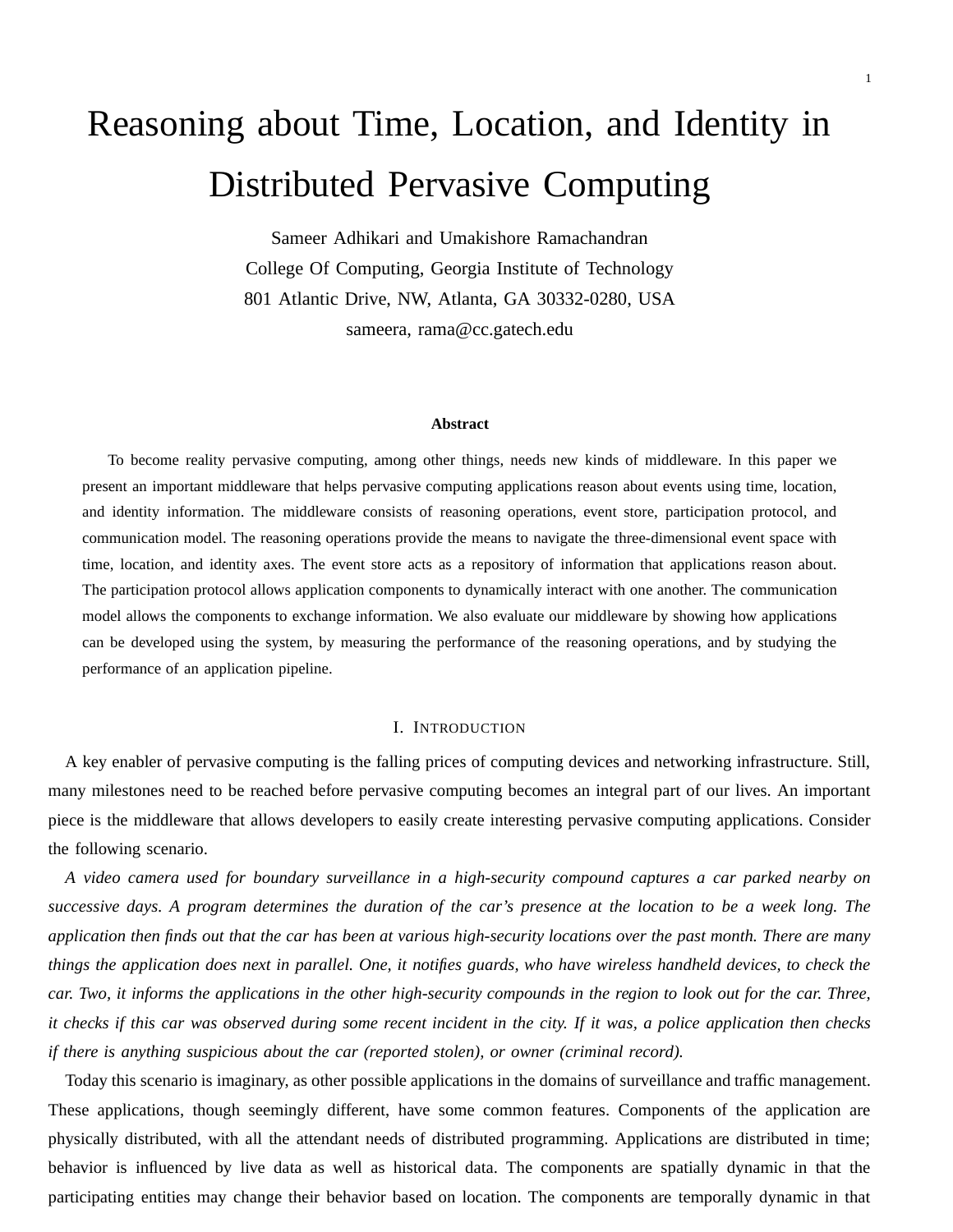the participating entities change constantly over time or an entity may participate in discrete intervals rather than a continuous interval. The application components that are spread over time and location may have widely heterogeneous computation and communication capabilities. Fundamentally, these applications need to reason about events with respect to time, location, and identity in an integrated manner to control application behavior. Time, location, and identity refer, respectively, to the when, where, and who of events that drive the behavior of the application. Currently there is no middleware that allows pervasive applications to reason about events using time, location, and identity.

In this paper, we present the following. The need for applications to reason about time, location, and identity using some applications from surveillance and traffic management (Section II), and a summary of their characteristics (Section III). The system infrastructure to support the ability to reason about time, space, and identity by describing its architecture (Section IV), and implementation (Section V). The system has the following components: reasoning operations, event store, participation protocol, and communication model. The reasoning operations provide a rich set of APIs for navigating the three-dimensional space of space, time, and identity. The event store acts as a repository of the information that an application reasons about. The participation protocol allows the application components to initiate and maintain distributed and dynamic interactions with one another. The communication model allows the application components to exchange information necessary for the interaction. We evaluate the system along several dimensions in Section VI. First, we qualitatively show the ease of programming complex pervasive applications using our system. Second, we quantitatively evaluate the cost of the reasoning operations using a set micro-benchmarks. Third, we model an application (such as surveillance) using our system, and quantify the application level performance of our system. We present related work in Section VII and conclude in Section VIII.

# II. APPLICATION DOMAIN

In this section we talk about surveillance and traffic management applications. The present current work in these domains motivates the need for a middleware that helps applications to reason about time, location, and identity. The current work is limited in the sense that each project focuses on a specific reasoning instance. A middleware will be usable across a broad spectrum of applications, and help build comprehensive applications.

# *A. Surveillance*

Various projects have looked at the automating different aspects of surveillance. In MPI-Video ([1]) the system allows a user to get data from disparate sources and interact with the data. An environment model that represents the dynamic state of the environment, helps an application developer to structure algorithms that determine the state of the environment. Davis et al ([2]) present work on surveillance of human activity: detecting independently moving objects from a moving ground camera, system to track multiple moving people using sequences taken from a stationary camera, classification of recovered motion into various activity classes. CyberARIES ([3]) is an agent-based system for collaborative, distributed surveillance system. Independent agents are in charge of individual sensor systems, and the agent collaborate with each other to reach a common decision about the environment. Ivanov et al ([4]) present a system for surveillance of human-car interactions. A tracker tracks objects and the tracking sequences are probabilistically classified according to a pre-determined set of discrete events. Multiple streams are correlated to reduce noise and uncertainty, and obtain a coherent interpretation.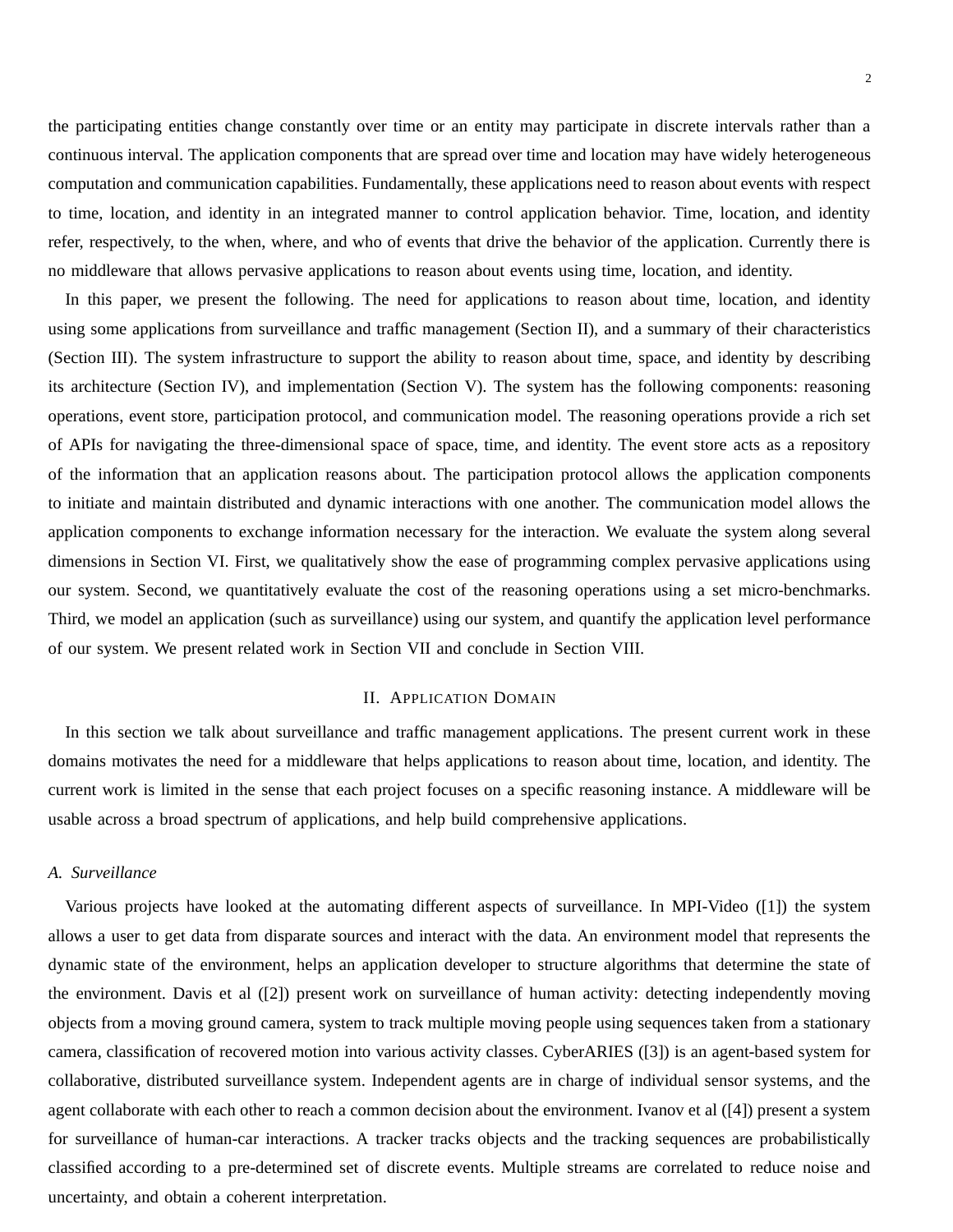The VSAM project ([5]) presents a multi-camera surveillance system. It detects people and vehicles, tracks them using cooperative sensors, determines their three-dimensional locations using a geospatial model, and presents the information to an operator using a graphical interface. Ellis and Black ([6]) present a system that uses multiple cameras to track objects. The track data is sent to a server that aligns temporally aligns the streams to compensate for the different processing rates, and integrates data from multiple streams to attain a common view. In BioSTORM ([7]) a system to quickly detect an epidemic resulting from a bio-terrorism agent is presented. The authors have developed a knowledge-based epidemic surveillance system that uses disparate clinical data sources.

All these projects reason about time, location, and identity under specific constraints. They are a long way off from being a part of end-to-end applications used for practical purposes such as homeland security ([8], [9]).

## *B. Traffic Management*

The typical infrastructure for traffic control in a metro area can be described as follows. There are detectors on major roads that record various measures such as speed (of individual vehicles) and flow (number of vehicles in a unit time). The sensors are placed at fixed intervals on the roadways, and data arrive periodically at the control center. The control center also receives the current state of control devices such as signals at intersections, and message signs. In the control center, operators interpret the information to determine the traffic state. They try to detect problems, figure out their possible causes, and take action to solve or reduce the severity of the problems (congestion, accidents, stalled vehicles). Some actions they can take are change the timing of the signals, or change the signs to inform the people in the vehicles. The current systems with their dependence on human operators, inherently limits the number of roads under observation.

Some projects have tried to automate various aspects of traffic management to assist the operators. In the Traffic Sign Classifier ([10]) an in-car system to recognize traffic signs was developed. In ESCORT ([11]) a platform to integrate devices that provide traffic control at an intersection was developed. In Traffic Scene Analysis ([12]) the system detects stalls in video images of the traffic on a highway. Naumann and Rasche ([13]) present an approach to prevent collisions at an intersection by using a token-ring-based communication protocol among autonomous vehicles. Monitorix ([14]) presents a traffic surveillance system that integrates video analysis and agent technology to detect abnormal events in traffic. Molina et al ([15]) present a decision-support system for traffic control. It helps operators in detecting traffic problems and in choosing appropriate control actions.

As in surveillance there is no complete system that integrates these various technologies. A programming system that supports reasoning about time, location, and identity will assist in developing complete systems.

# III. CHARACTERISTICS

We can see some common characteristics of the application domains described in Section II. These characteristics specify the requirements that a programming system for these applications needs to meet.

**Time-Dependent** These applications reason about about events based on time. We may want to find out if someone was in the building in the past hour. Further, different applications will have different representations of time.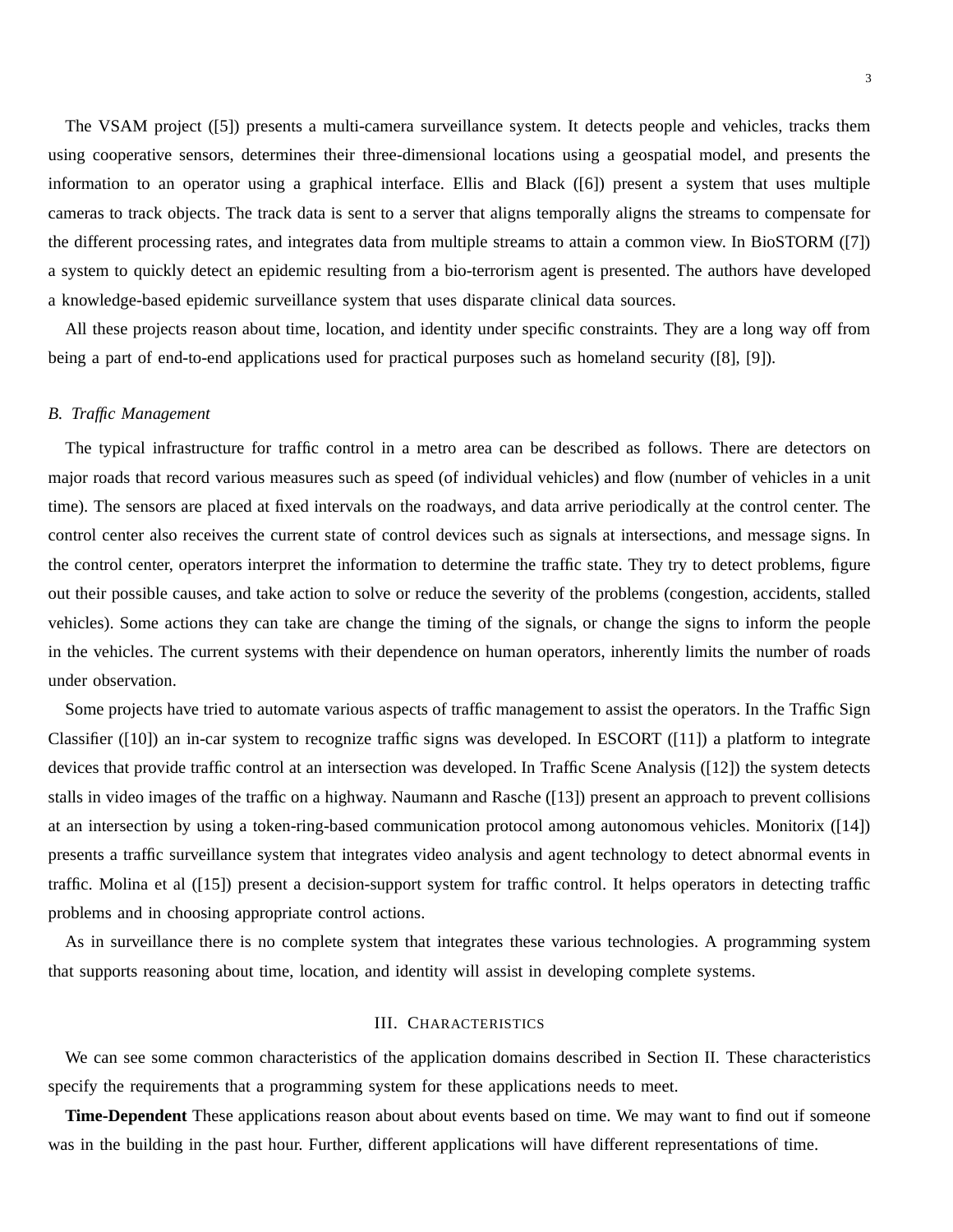**Location-Dependent** These applications reason about about events based on location. We may want to know whether most of the accidents in an area happened during late afternoon. Location representations can vary based on the source system (GPS [16], Active Badge [17], Active Bat [18], Radar [19], Cricket [20], and Trip [21]).

Location dependence also demands interaction support that has two parts. One, an incoming participant should be able to determine the other participating entities in an application. Two, the participating entities should be able to communicate with each other.

**Identity-Dependent** User identity will also influence application behavior, and the notion of identity will be application-specific. For example, access to different office areas will depend on the authorization available to an employee.

The dependence of an application of time, location, and identity information drives the application behavior. The three aspects are not independent of each other; reasoning about one of them invariably involves reasoning about the others.

**Dynamic** Dynamism in the pervasive applications arises both from individual application entity behavior, and from variation among entities. The programming system should support this inherent dynamic behavior of participating entities in a natural manner.

**Heterogeneous** The components of these application are heterogeneous. For example in a surveillance application the sensors can be cameras, baggage scanners, and others. The computer systems running this system can range from desktops handling sensors to a cluster analyzing data.

Some of the requirements these application characteristics (viz. time-dependent, location-dependent, dynamic, faultprone, heterogeneous) impose on a middleware are the following:

- Reasoning system that allows the applications to reason about events based on time, location, and identity, and allows the application behavior to adapt to events in the environment.
- Participation protocol to create a dynamic interaction among the application entities by allowing them to arbitrarily join and leave an application.
- Communication mechanism for the entities to communicate with each other over time and location.
- Heterogeneity support to allow various devices to participate in an application.

There are many other requirements of pervasive applications impose that we are not looking at currently. Some of them are mobility, disconnected-operation, naming, discovery, privacy and security

# IV. ARCHITECTURE

In this section we present the CReST system that allows an application to reason about time, space, and identity of events. The CReST system assumes a model of the universe shown in Figure 1. There is a set of participation servers and event stores, supporting a set of applications. Each application consists of a set of software entities working together. For example, in Figure 1 entities 1, 3, 4, 8, 9, and 10 participate in application 251. An entity can participate in more than one application (e.g. in Figure 1 entity 4 is a participant in three applications). The participation server helps a set of application entities to discover each other. Application entities can generate events, store them an the event store, and correlate events. The entities can communicate with each other directly, or indirectly through the event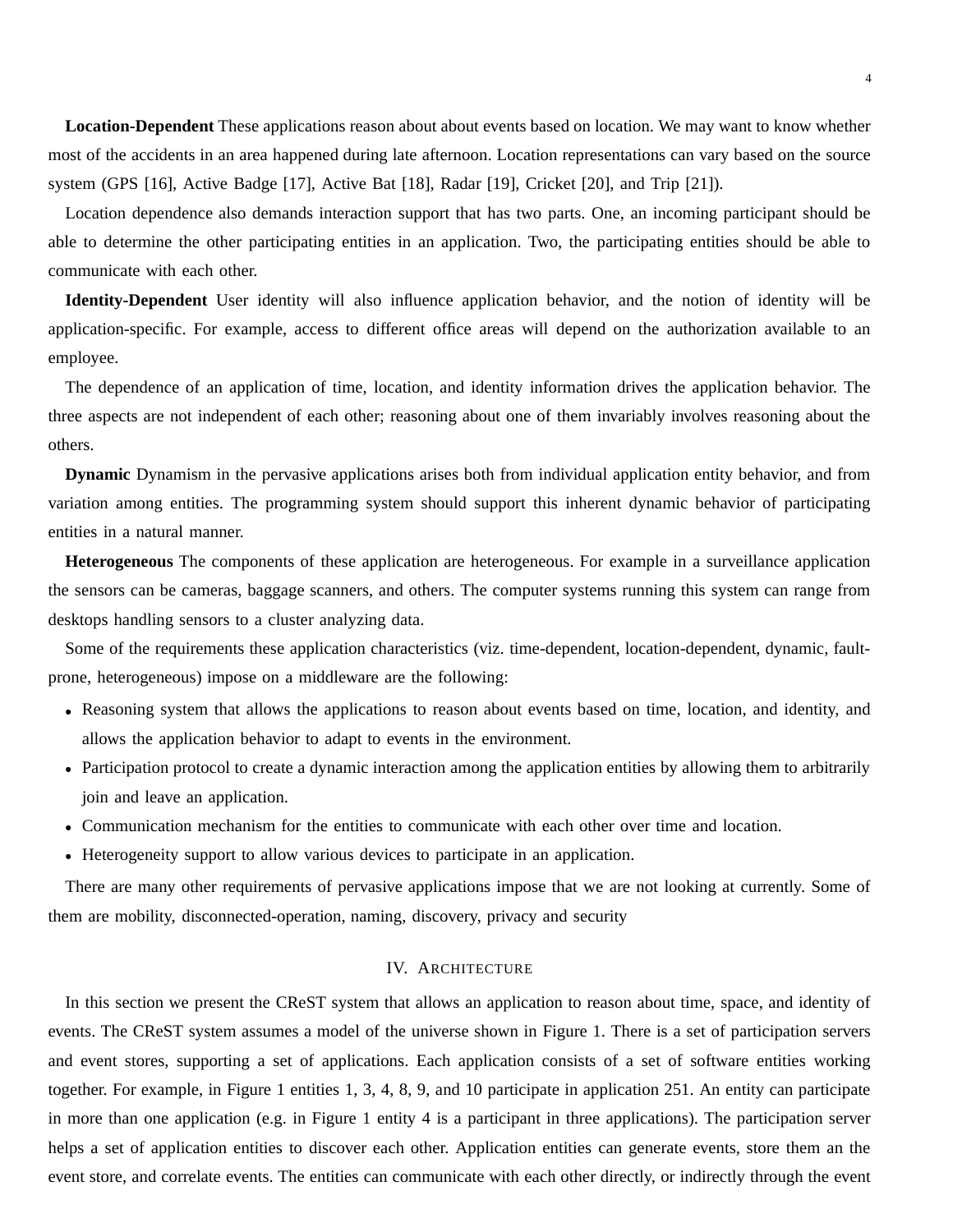

Fig. 1. Universe Model in CReST

Fig. 2. Reasoning Visualization

store. The architecture has the following components: events, reasoning operations, event store, participation protocol, and communication model.

# *A. Events*

An event is a 3-tuple and consists of time, location, and identity information. Time, location, and identity refer to the following: when did it take place, where did it take place, and who was involved in it. The time can be real (clock and calendar time) or virtual (some integer value). The location can be in different forms; GPS coordinates, application-specific notation. An identity can represent anything: real world object (person, place, thing, etc.), a virtual identity (e.g. a module that fuses data from multiple sensors), data used in an application.

An application can reason about multiple types of events. For example, if an application has two time types (TIME1, TIME2), one location type (LOCATION), and two identity types (IDENTITY1, IDENTITY2). It can can have multiple event types such as: EVENT1 = (TIME1, LOCATION, IDENTITY1), EVENT2 = (TIME1, LOCATION, IDENTITY2), and EVENT4 = (TIME2, LOCATION, IDENTITY2). Also, multiple applications can reason about the same event type.

## *B. Reasoning Operations*

For reasoning about events using time, location, and identity information, the system provides a set of correlation operations. Figure 2 pictorially presents the correlation operations. An event definition in an application can be thought of as a three-dimensional space. (Each event instance is a point in the space.) Each of the event attributes (time, location, and identity) is an axis in the space. Each axis is only conceptually a line. Two factors prevent if from being a real line: one, a point on the axis can have multiple attributes; two, each axis is a collection of discrete rather than continuous values.

A correlate operation takes values in two event dimensions as arguments, and returns values in the third event dimension. The correlate operation works as follows:

- Determine the planar area defined by the values in the two input dimensions.
- Determine the cluster of points in the three-dimensional space that projects on this planar area.
- If there is a projection, return values in the third dimension from the cluster as a result of the operation.

An application can use the system-provided definitions for the correlation operations, or it can extend the operations. As an example consider time T, location L, and identity O. Correlate operations are of the form L [] = Correlate (T, O) and T  $[]$  = Correlate  $(0, L []$ .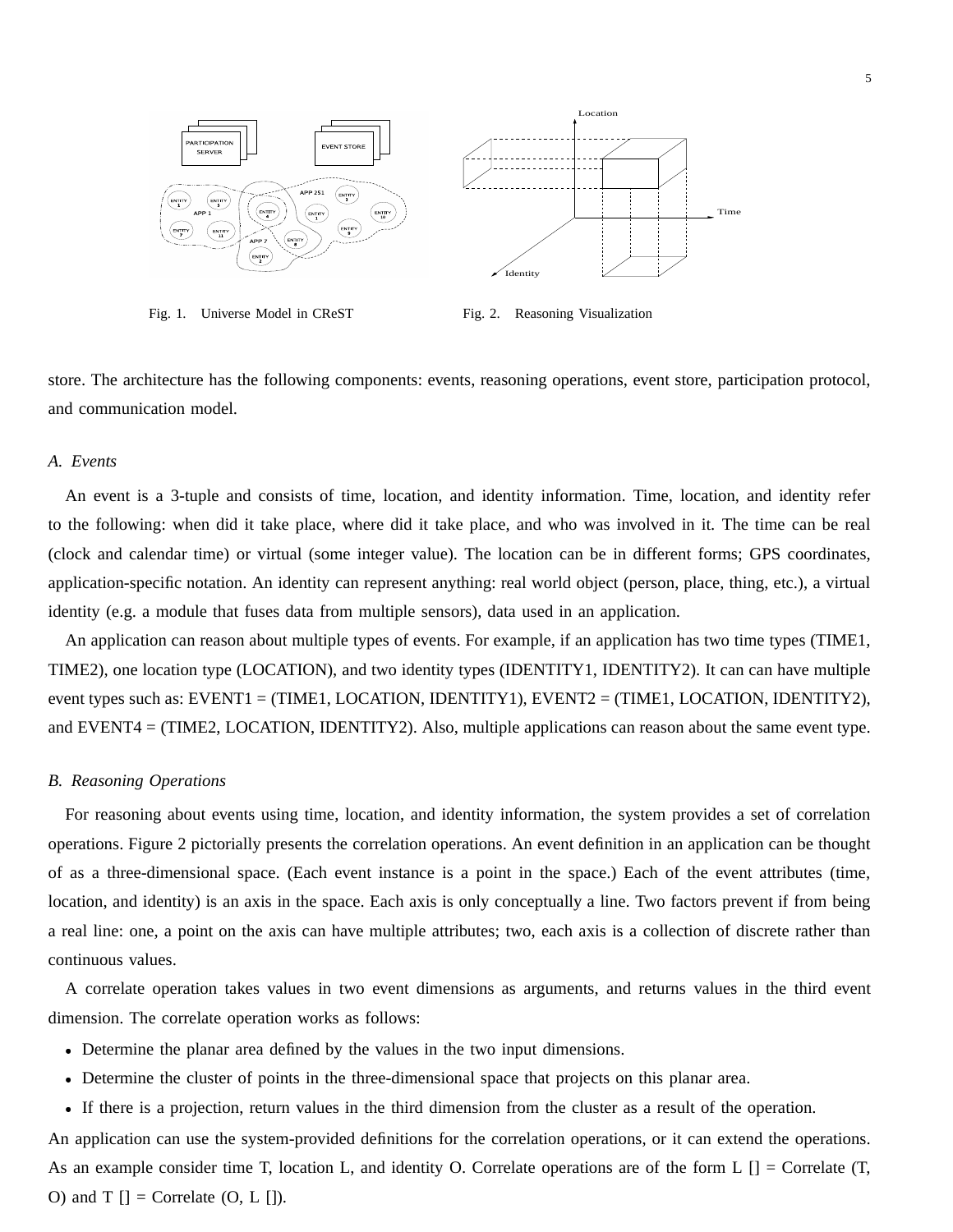

Fig. 3. Participation Protocol: Join Fig. 4. Participation Protocol: Leave

In our participation protocol an entity explicitly joins or leaves an application. Initially an entity starts an application. It registers the application name with a participation server. Later on, when another entity wants to join the application, it first contacts the participation server. The participation server assigns an identifier to this entity and informs it of all the other entities in the application. Using this identifier the entity may contact the existing application entities, and informs them that it is joining the application. Figure 3 shows active join for three entities with the message sequences.

When an entity wants to leave the application, it informs the participation server and the other entities of its intent. Figure 4 shows a active leave for an entity among three participating entities. If a leaving entity did not inform another entity when it joined, it does not have to when it leaves. A entity can join multiple applications in parallel as there is no restriction. It can even join an application multiple times – if it wants to have multiple identities. The entities can join or leave an application in any sequence. This join and leave protocol helps create and maintain dynamic interaction among entities.

# *D. Event Store*

The event store is a database that stores events for application to reason about later. When an application starts, it is assigned an event store by the participation-protocol server. This assignment holds for the life of the application. This global event store is in contrast to application entities storing events in a locally distributed manner. We chose the global approach because entities can join and leave arbitrarily, whereas the events have to be available all the time.

When an application entity stores an event it has to provide a unique identifier for each of the time, location, and identity instance for the event. The unique identifier has two parts: identifier assigned by the participation protocol to the entity (entity id) when it joins an application, and a locally unique integer generated by the entity itself (local id). This unique identifier allows an entity to store an event without having to synchronize with other entities in the application.

## *E. Communication Model*

The system provide asynchronous communication between entities. To begin communication a receiver must notify a sender of its interest in receiving data and install a handler to receive data messages. Whenever a data message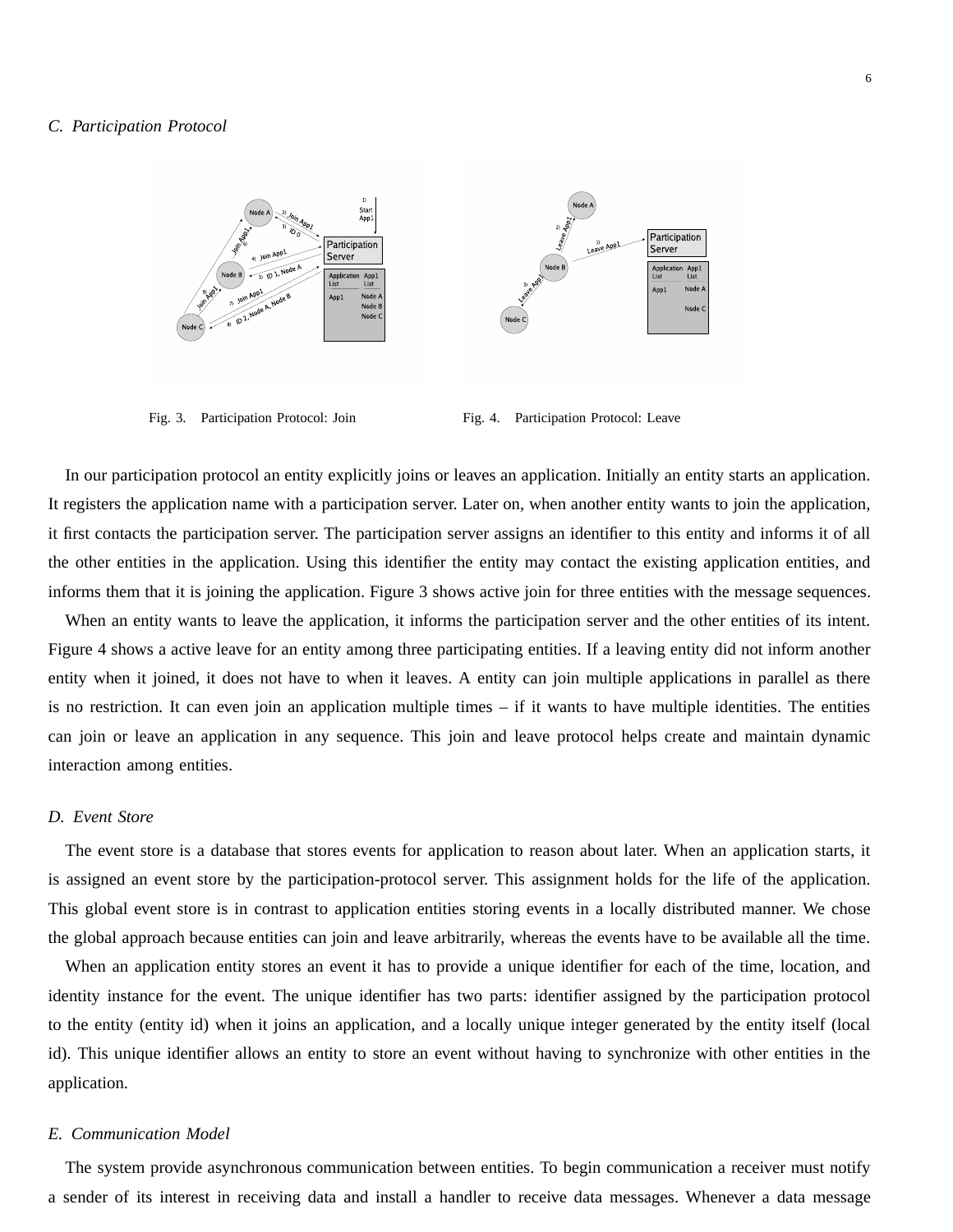arrives at the receiver, the sender-specific handler in invoked by the runtime. A receiver can install multiple handlers but cannot specify more than one handler for a specific sender. A sender starts sending messages after it receives the interest notification. Communication ends when the receiver notifies the sender that it is no longer interested in receiving data.

# V. IMPLEMENTATION

The system is implemented as a runtime library that consists of the following components: participation protocol, communication system, event store schema, table creation, event storage, and reasoning operations. (Due to space constraints we do not describe the participation protocol and communication system.) The library is implemented in Java language because it is object-oriented and supports heterogeneity. The notion of an event as a tuple consisting of time, location, and identity components naturally maps to objects. We use PostgreSQL [22] database for our event stores.

# *A. Event Store Schema*

The event store is a database that stores the event information. A global table that contains the event definitions is present in every event store. For example, Table I shows two event definitions, with EVENT class composed of TIME, LOCATION, and IDENTITY classes. Multiple event classes may have common component classes. For example, a class EVENT1 is composed of TIME LOCATION1, and IDENTITY. Each application-defined class (event, time, location, identity) maps to a table that stores the class instances. The table name is the same as the application-defined class name.

| <b>DEFINITIONS</b>      |             |                      |                      |  |
|-------------------------|-------------|----------------------|----------------------|--|
| Time Name<br>Event Name |             | <b>Location Name</b> | <b>Identity Name</b> |  |
| <b>EVENT</b>            | <b>TIME</b> | <b>LOCATION</b>      | <b>IDENTITY</b>      |  |
| EVENT <sub>1</sub>      | <b>TIME</b> | LOCATION1            | <b>IDENTITY</b>      |  |
|                         |             |                      |                      |  |

TABLE I

TABLE TO STORE EVENT DEFINITIONS

There is a two-level structure to the tables related to each event class. At the leaf nodes are three tables, one each, for the time, location, and identity class. Each table row represents a specific instance of the class in the table. At the root level is the event table. Each row consists of six columns, with two columns each, for the unique identifiers of the time, location, and identity values. The unique identifiers (entity id and local id) in the event table point to the entries in the leaf tables.

For example, consider an application where the time, location, and identity are represented by classes TIME, LOCATION, and IDENTITY respectively. A sample set of tables for these classes may look like as shown in Table III, Table IV, Table V, Table II.

**Discussion** In contrast to our approach of mapping objects to relations, object-oriented databases [23] provide an alternative to storing events. Some of the object-oriented databases are IRIS [24], ORION [25], GEMSTONE [26],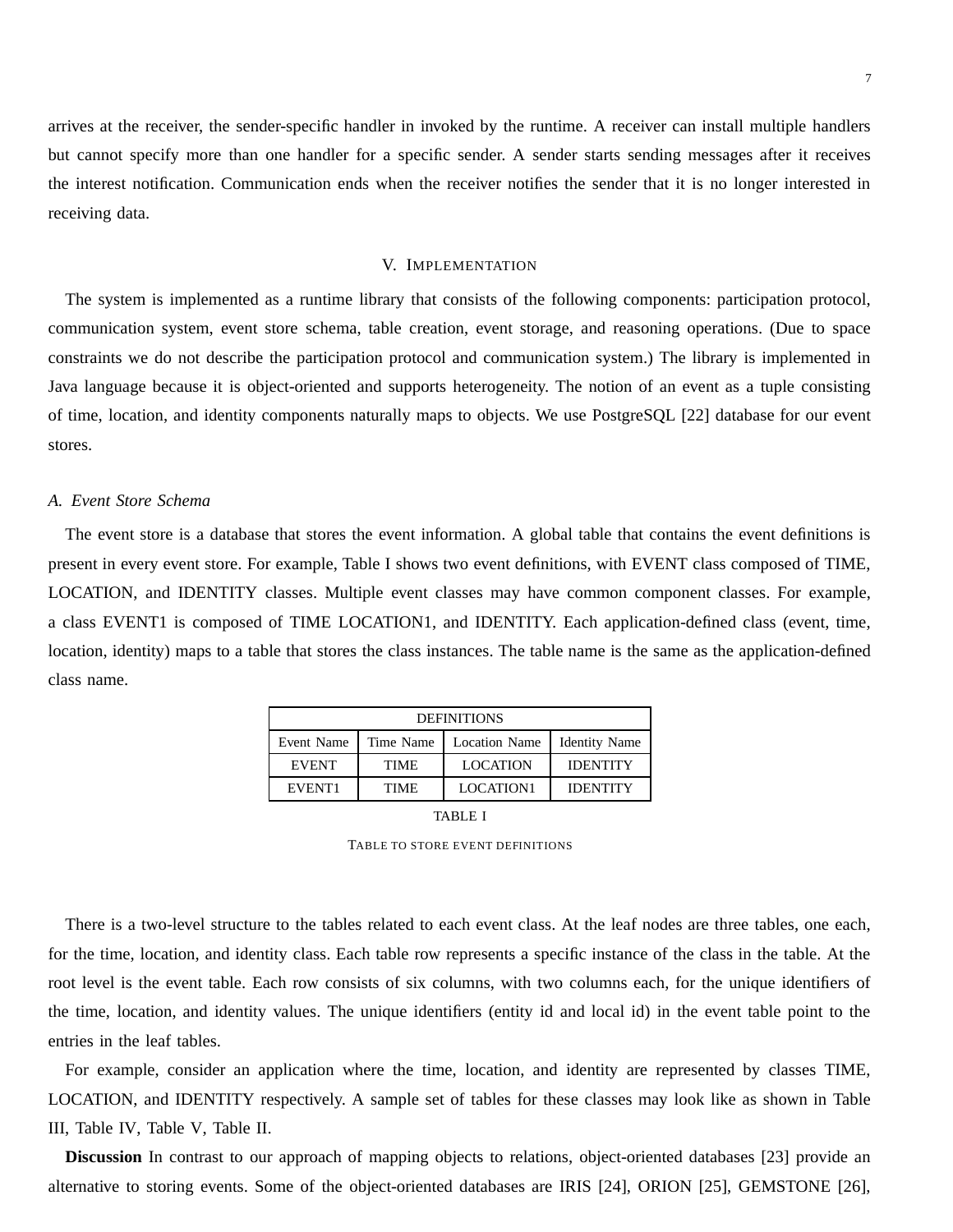| <b>EVENT</b>     |          |                      |  |                    |  |
|------------------|----------|----------------------|--|--------------------|--|
| <b>TIME</b>      |          | <b>IDENTITY</b>      |  | <b>LOCATION</b>    |  |
| <b>ENTITY ID</b> | LOCAL ID | ENTITY ID   LOCAL ID |  | ENTITY ID LOCAL ID |  |
|                  |          |                      |  |                    |  |
| 35               |          |                      |  |                    |  |

TABLE II

TABLE TO REPRESENT CLASS EVENT.

| <b>TIME</b>      |                 |       |  |  |
|------------------|-----------------|-------|--|--|
| <b>ENTITY ID</b> | <b>LOCAL ID</b> | Value |  |  |
|                  |                 | 100   |  |  |
|                  | 2               | 150   |  |  |
|                  |                 | 250   |  |  |

TABLE III

TABLE TO REPRESENT CLASS TIME.

OZ+ [27], ODYSSEY [28]. Table VI presents a comparison between object-oriented and relational databases. We chose the object to relation mapping because of the following reasons: higher performance, standard language, easy availability, and wide usage.

# *B. Table Creation*

The system uses the Java interface mechanism for the application to specify the class attributes. For any class the application provides the names and types of the attributes. After the individual classes, the application informs the system about the composition of the event tuples. Based on all this information the system creates the tables in the

| <b>LOCATION</b>      |  |           |          |              |            |
|----------------------|--|-----------|----------|--------------|------------|
| ENTITY ID   LOCAL ID |  | Address   | City     | <b>State</b> | Country    |
| 10                   |  | 320 X St. | Atlanta  | GА           | <b>USA</b> |
|                      |  | 120 Y Av. | Portland | <b>OR</b>    | <b>USA</b> |

TABLE IV

TABLE TO REPRESENT CLASS LOCATION.

| <b>IDENTITY</b>      |  |        |          |              |              |       |
|----------------------|--|--------|----------|--------------|--------------|-------|
| ENTITY ID   LOCAL ID |  | First  | Last     | Eves         | Hair         | Race  |
| 20                   |  | Sameer | Adhikari | <b>Brown</b> | <b>Black</b> | Asian |
|                      |  | Arnab  | Paul     | <b>Brown</b> | <b>Black</b> | Asian |

TABLE V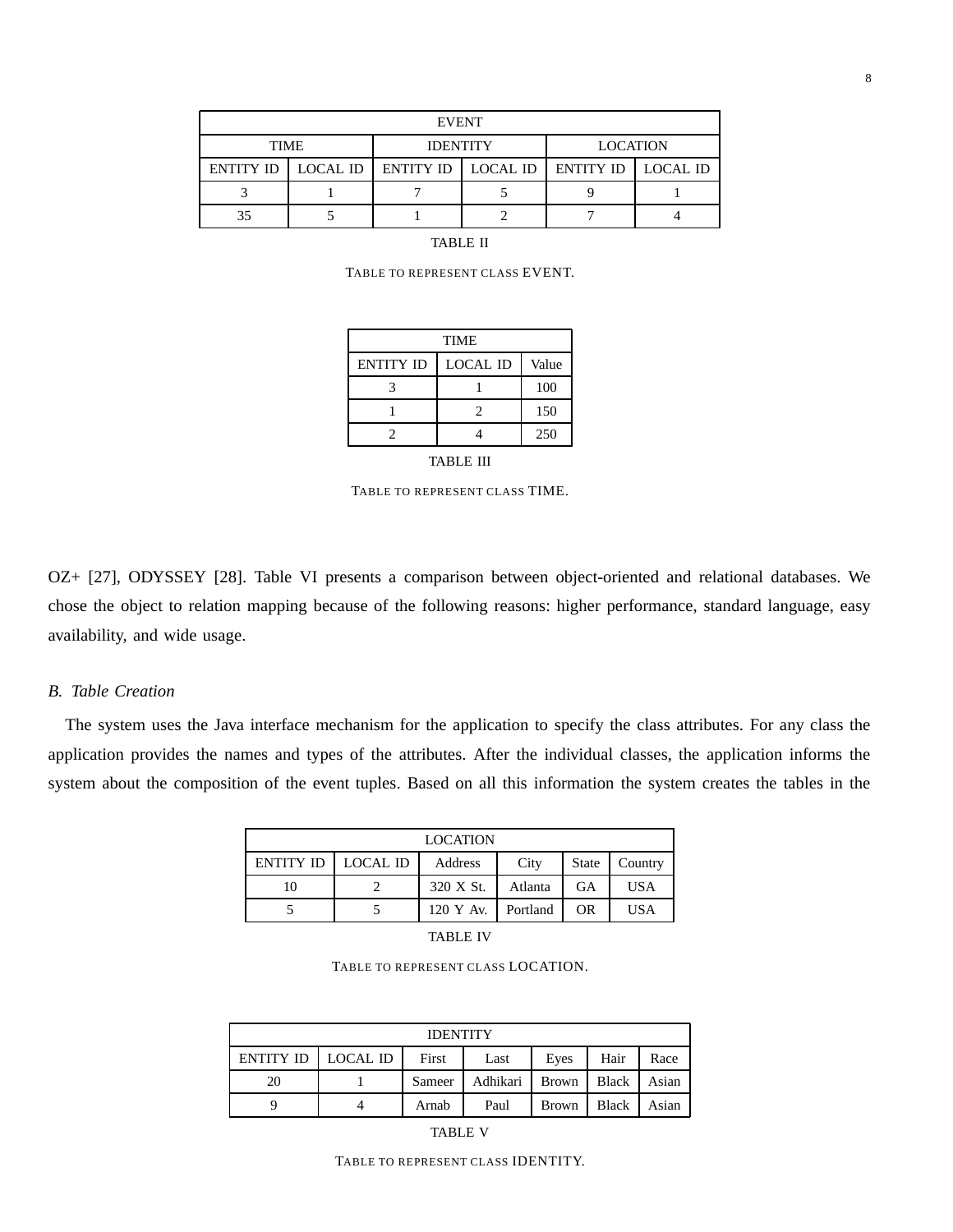database. Any entity of the distributed application can call the create function. The application can ask the system to create the tables any time. There is only one condition: reasoning operations involving any class take place only after the corresponding table creation.

For example, in case of class TIME the application tells the system that it has an attribute Value whose type is Integer (Table III). It then tell the system that EVENT class consists of TIME, LOCATION and IDENTITY classes.

# *C. Event Storage*

When an application invokes the store operation for an event the system does the following. It checks if the given time, location, and identity values already exist in the their respective tables. If they do not, it makes entries in the associated tables. If they already exist, it just extracts the unique identifiers. Next it checks the event table to see if the same entry already exists, using the unique identifiers it has from the individual tables. Only if this is a new instance, it makes an entry in the event table (pointing to the entries in the individual tables).

# *D. Reasoning Operations*

Each reasoning operation maps to a multi-level query for the event database. Consider the case when an application correlates instances of TIME and LOCATION classes. The system queries the event-definition table to determine all the event classes that have the given TIME and LOCATION classes as components. By definition of an event class, the classes returned by the database will differ in the identity classes. For each event class the system does the following. First, it queries the event table using the unique identifiers (entity id and local id values) for the given TIME and LOCATION instances. Second, from the resulting events it extracts unique identifiers (entity id and local id values) to entries in IDENTITY. Third, using the unique identifiers values from the second step, the system queries the identity table to get the attribute value pairs. Fifth, it uses the attribute values to create instances of particular identity class. After, the system has processed all event classes, it returns the identity instances. Note that the set of returned identity instances can potentially belong to different classes.

## VI. EVALUATION

In this section we evaluate the CReST system in two ways. One, we qualitatively show the ease of programming using the system. Two, we quantitatively measure the system performance.

# *A. Programming using CReST*

We revisit the scenario presented in the introduction (Section I). Consider an application that consist of the participating entities that represent the following: high security locations, guards. The entities use the participation protocol to join the application. The pseudocode for the application that implements the scenario may look as follows:

*// Define variables. CarIdentityClass Car; GuardIdentity Guards []; DayClass CarTimes [], Week [7], Month [30];*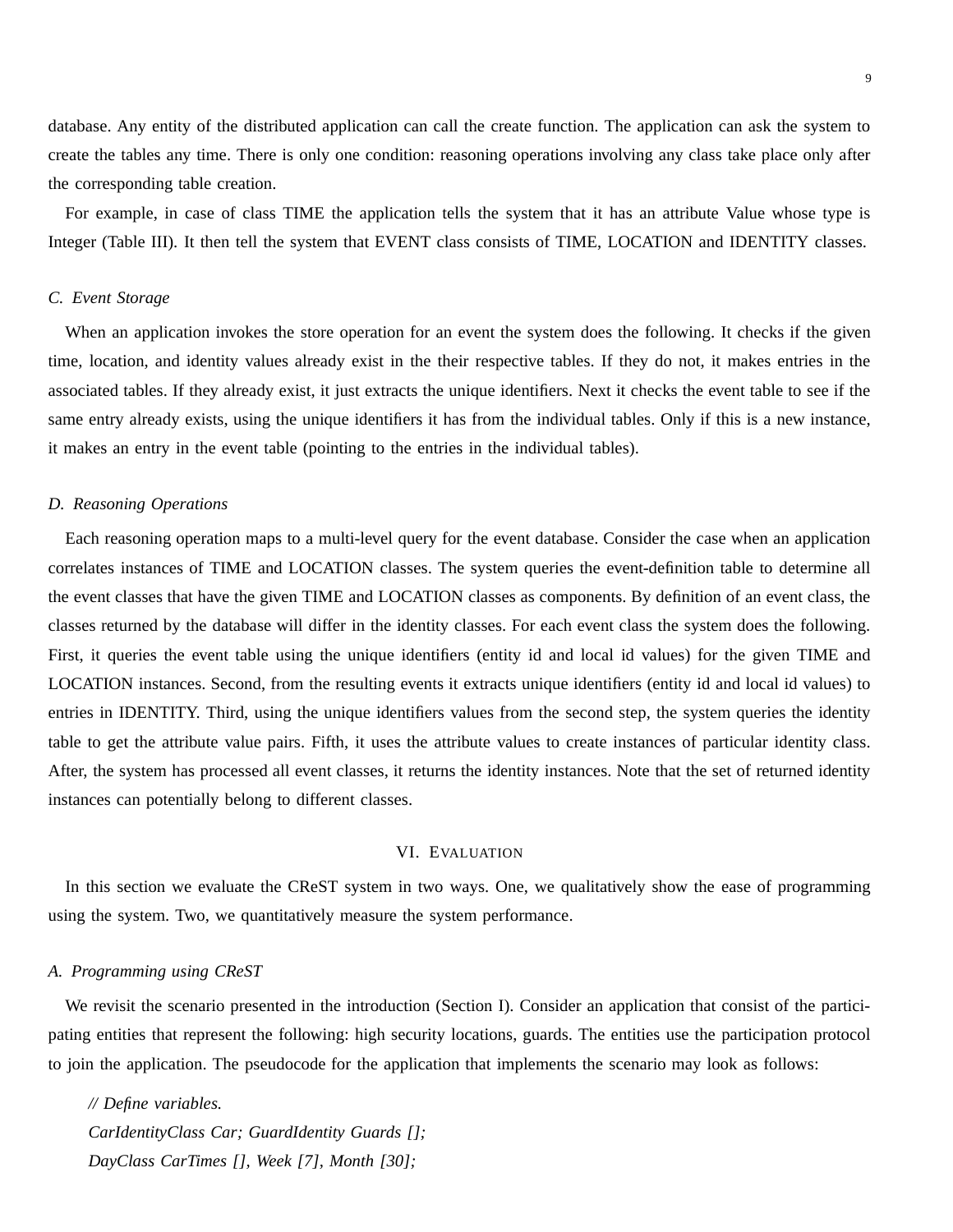| <b>OBJECT-ORIENTED DATABASES</b>                               | <b>RELATIONAL DATABASES</b>                                     |
|----------------------------------------------------------------|-----------------------------------------------------------------|
| Persistent objects appear as normal objects.                   | Tuples represent the image of an object.                        |
| Persistent objects have complete object relationships.         | Relationship between values in tables model object rela-        |
|                                                                | tionships.                                                      |
| Efficient navigation between related objects via object ref-   | Navigation between related objects may require operations       |
| erences.                                                       | on multiple tables.                                             |
| Objects of a class may scatter to different physical locations | Objects of a class will be in one table, hence give higher      |
| in a database, and slow down operations (query, update,        | performance for operations.                                     |
| $etc.$ ).                                                      |                                                                 |
| Data are tightly tied to the object design.                    | High level of data independence as tables are simple.           |
| Can represent arbitrarily complex data.                        | Requires flattening of complex data into tables.                |
| Extensible as new classes can inherit from exiting classes.    | Harder to extend as there are limitations in inheriting tables. |
| No standard data manipulation language.                        | SQL is the standard data manipulation language.                 |
| Not easily available.                                          | Easily available. Can even be freely downloaded.                |
| Not widely used. Mostly a part of proprietary business         | Very widely used.                                               |
| applications.                                                  |                                                                 |

## TABLE VI

TABLE COMPARING OBJECT-ORIENTED AND RELATIONAL DATABASES

*SecurityLocationClass ThisSecurityLocation, OtherLocations [], HighSecurityLocations [];*

*// Initialize Variables.*

*Days last seven days; Month last 30 days;*

*HighSecurityLocations high security locations in the surrounding region;*

*Guards = identities of guards in this high security location;*

*Car car information from camera;*

*// Find out the duration of the car at current location.*

*CarTimes Correlate (Car, ThisHighSecurityLocation);*

*if (CarTimes Week) return;*

*// Check where has it been in the past one month.*

*OtherLocations Correlate (Car, Month);*

*if* (OtherLocations  $\neq$  HighSecurityLocations) return;

*// The car suspiciously has been to other high security locations in the past month.*

*Message = "Car" is suspicious;*

*// Send a message to some guards to check the car.*

*for (i 0; i Some number of Guards; i++) Send (Guard [i], Message);*

*// Send a message to other high security locations warning them about the suspicious behavior.*

*for (i 0; i Number of HighSecurityLocations; i++) Send (HighSecurityLocations [i], Message);*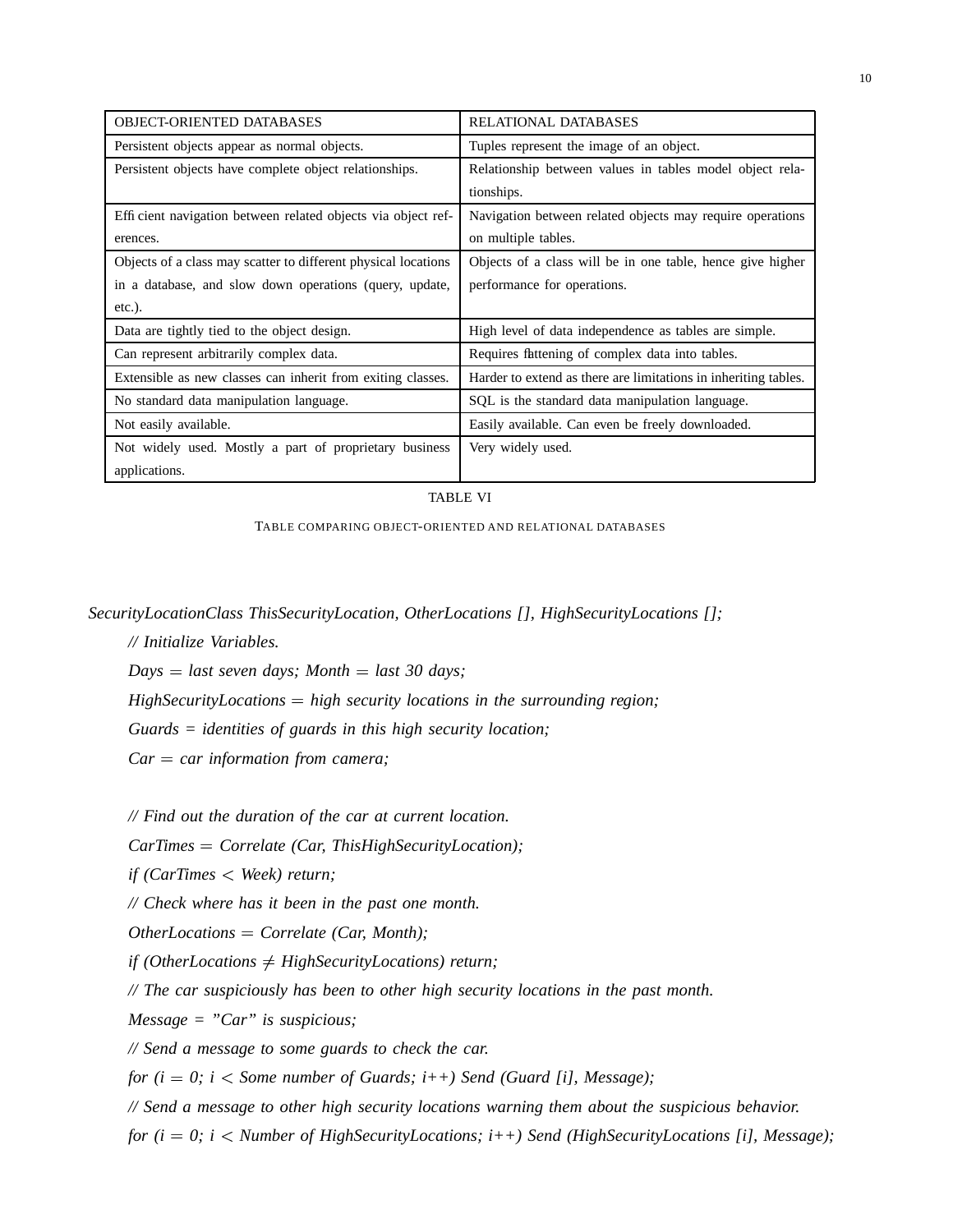

#### Fig. 5. Architecture of Survey Application

Next we describe the application (shown in Figure 5) that we have developed to measure the system performance. It consists of three classes of entities: producers, mediators, consumers. The communication topology is shown by the arrows connecting the various entities in Figure 5. All the producers, mediators, and consumers synchronize, using control messages, before the data transfer starts. In steady state, each producer sends data to all the mediators, the mediator creates a composite of the data it receives from all producers, and each consumer receives the composite from all the mediators. The number of producers, mediators, and consumers is variable.

Each producer entity does the following:

- 1) Join the application.
- 2) Synchronize with the mediators.
- 3) Sends the data it generates to all the mediators.
- 4) Leave the application.

Each mediator entity does the following:

- 1) For each producer, create a queue to store the incoming data.
- 2) Join the application.
- 3) Install a data-message handler to receive data that puts each incoming item in a producer-specific queue.
- 4) Synchronize with consumers and producers.
- 5) While there is data to be processed the mediator does the following.
	- a) In the  $N^{th}$  cycle it picks up the  $N^{th}$  item from every queue and creates a composite.
	- b) It performs a correlate operation and sends the composite to each consumer.
- 6) Sends a leave message to the participation server.

Each consumer entity does the following:

- 1) Join the application.
- 2) Installs a data-message handler to receive the incoming data from the mediators.
- 3) Synchronize with the mediators.
- 4) Receive all the incoming data.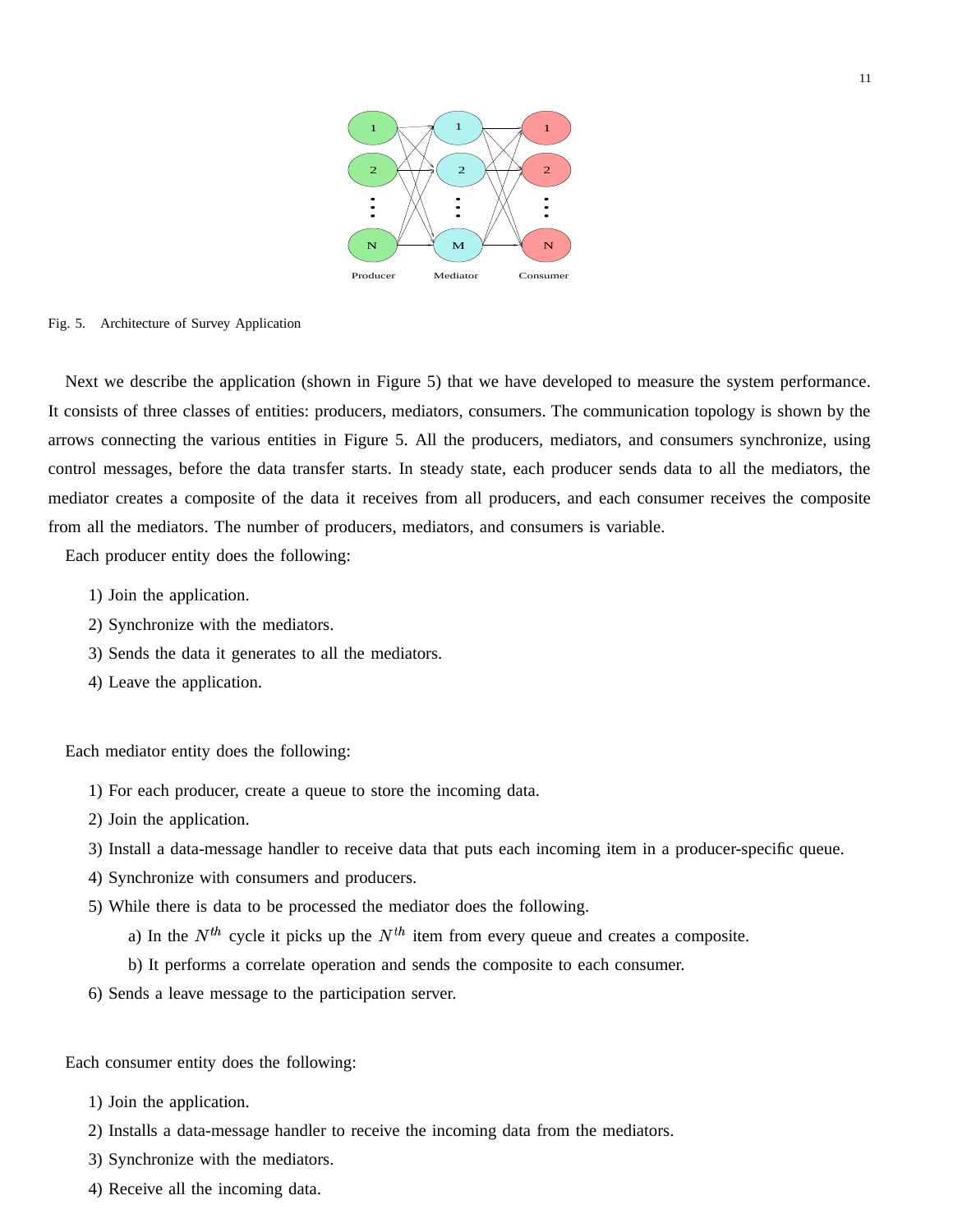5) Sends a leave message to the participation server.

The correlate operation just goes to the event store and returns without any match. The application pipeline we present is quite generic and applicable to various domains. The goal here is to study the generic application behavior on our system rather than focus on a specific application. For example, this prototype can easily be used for a surveillance scenario by inserting processing modules at the producer, mediator, and consumer. At the producer a tracker module can generate information to send to the mediator. At the mediator a module can use the correlate operations can do more meaningful analysis. At the consumer a module that displays video or plays audio can help a user. Further this application demonstrates that a complex application pipeline can be created with our system.

## *B. Performance*

In this section we present the measurements of various CResT operations and an application pipeline that uses CReST operations. The experiments were run on nodes of a cluster consisting of 17 eight-way SMPs interconnected by Gigabit Ethernet. Each processor is a 550MHz Pentium III Xeon. Each node in the cluster has 4GB RAM and 18GB SCSI disk. The nodes run RedHat Linux 9.0.

# **Correlation Operations**



Fig. 6. Frequency distribution of correlate operations Fig. 7. Latency of correlate operations

To study correlation operations we have created an event store in the following manner. We have created the time, location and identity classes with each class having a single integer-value attribute. By varying the value of the integervalue attribute from one to 100 for each class, we are able to enumerate a million different events. For each event, with two-third probability we decided to store the event. Thus we end up with an event store of approximately 670,000 events. It takes more than seven hours to insert the events in the database.

The reason for choosing events in this manner is that we want a variable number of results when we execute the correlate operations. If we store all the million possible events, then every time we correlate an instance of one class (e.g. time) with an instance of another class (e.g. location), we would always get 100 instances of the third class (identity) as a result of the operation.

Next we perform the correlate operations. We perform 10,000 operations by enumerating all the possible combinations of 100 time instances and 100 location instances. Each correlate operation returns a certain number of identity instances. Figure 6 shows the frequency distribution of the number of return values for the correlation operations. Consider a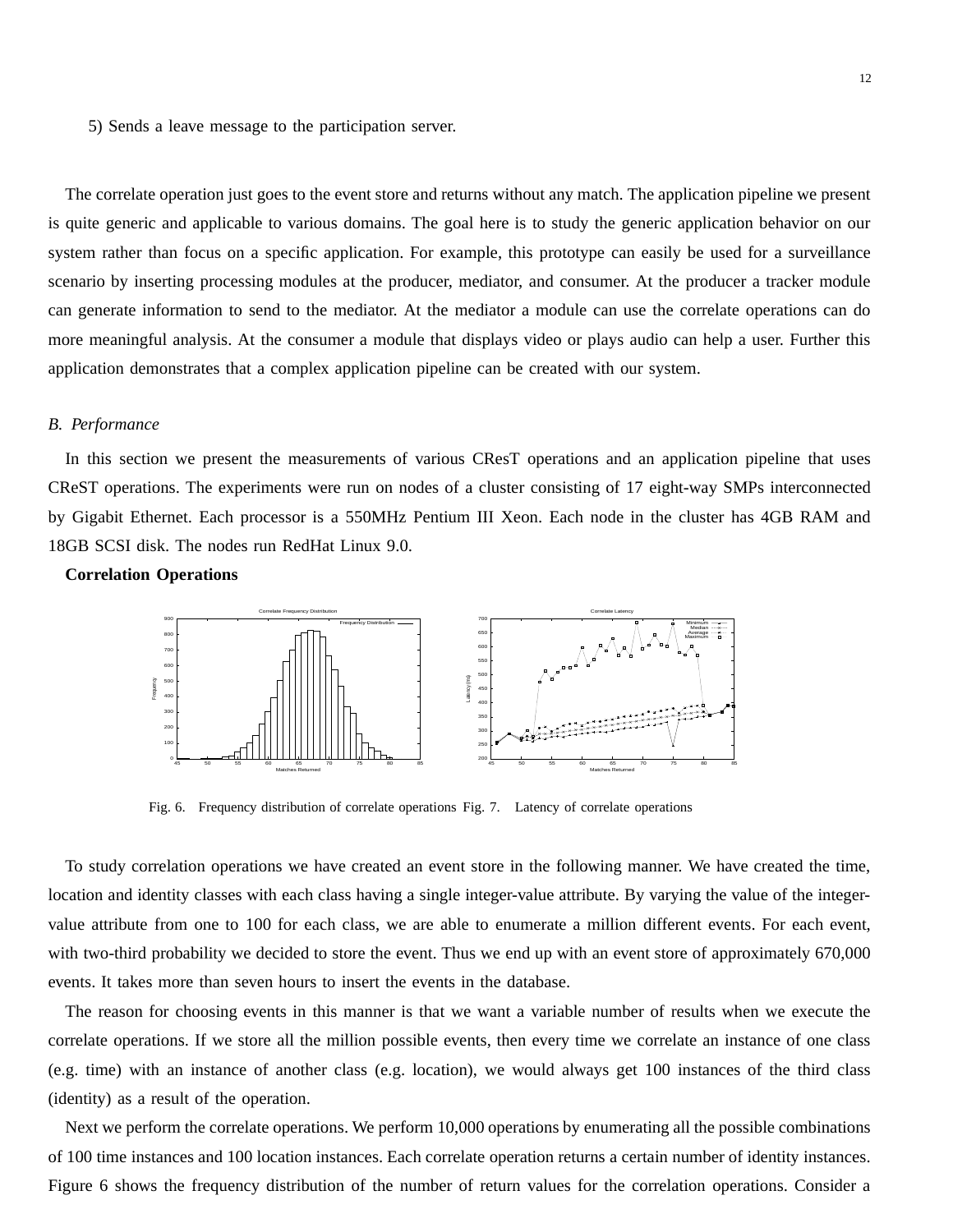value Y on the y-axis and X on the x-axis. The pair  $(X, Y)$  means that Y out of the 10,000 correlate operations returns  $X$  identity instances. For example, 103 correlation operation returns 57 ind-entity instances. The correlation operations as a whole returns 46-85 ind-entity instances.

Figure 7 shows the latency of the correlate operations. The latency is measured as the time from when the correlate operation is issued by an application to the time when the system returns the results to the application. The x-axis refers to the number of identity instances returned by the correlate operation. As can be seen in Figure 6 multiple correlate operations may return the same number of results. Thus, the y-axis shows the minimum, median, average, and maximum time taken by correlate operations that return the same number of results. For example, when correlate operations returns 58 identity instances, the minimum time taken is 284 ms, the median is 300 ms, the average is 325 ms, and the maximum is 526 ms.

In terms of trend, all the lines show expected behavior. That is, the greater the number of returned results, the greater is the time taken for the operation. Except at the boundaries where there is only one correlate operation that returns a given number of results.  $(X = 46, 48, 81, 83, 85)$  In these cases, the minimum, median, average, and maximum values are the same, and they distort the trends.

There are some other points to note about the readings. One, the time values suggest that the database is completely in-memory. The time taken to return the results for a correlate operation is very less compared to the typical disk-access latency. Two, the maximum time for a given number of results is about double the minimum, whereas the median and average values are close to the minimum. The reason for this wide variation may be that the measurements for the maximum time correspond to the time Java performs garbage collection.

# **Application Measurements**

We use the application described in Section VI-A and shown in Figure 5 for this study. We vary the number of producers (consumers) from two to ten, and the number of mediators from one to five. (The number of consumers is always equal to the number of producers.) The number of producers (consumers) and mediators defines the instance of an application. The goal is to see how the correlate operations affect application behavior. The metric we measure is the bandwidth delivered at the consumers for each application instance. The bandwidth reading pertains to two scenarios: no correlate operation performed by the mediator, correlate operation performs by the mediator. In the correlation scenarios, each mediator performed a correlate operation before sending the composite to all the consumers. The correlate operation performed by the mediators can be thought of as a null operation. The inputs to the operation are chosen such that the operation just queries the database without returning any results. Further, the database is very small (very few events) to ensure that the query processing takes a very short time.

Figures 8, 9, 10, and 11 present the results of the experiments. Figure 8 shows the bandwidth as a function of the number of producers (consumers), when there are one and two mediators. The data are shown for both with and without correlate operations. For example, with seven producers (consumers) and one mediator, without correlation the bandwidth is 0.45 MBps, and with correlation it is 0.33 MBps. Figure 9 is the same as Figure 8, except that it deals with three and four mediators. For example, with six producers (consumers) and four mediators, without correlation the bandwidth is 1.37 MBps, and with correlation it is 0.59 MBps. Figure 10 presents the bandwidth as a function of the number of mediators, when there are five and six producers. The data are shown for both with and without correlate operations. For example, with three mediators and five producers (consumers), without correlation the bandwidth is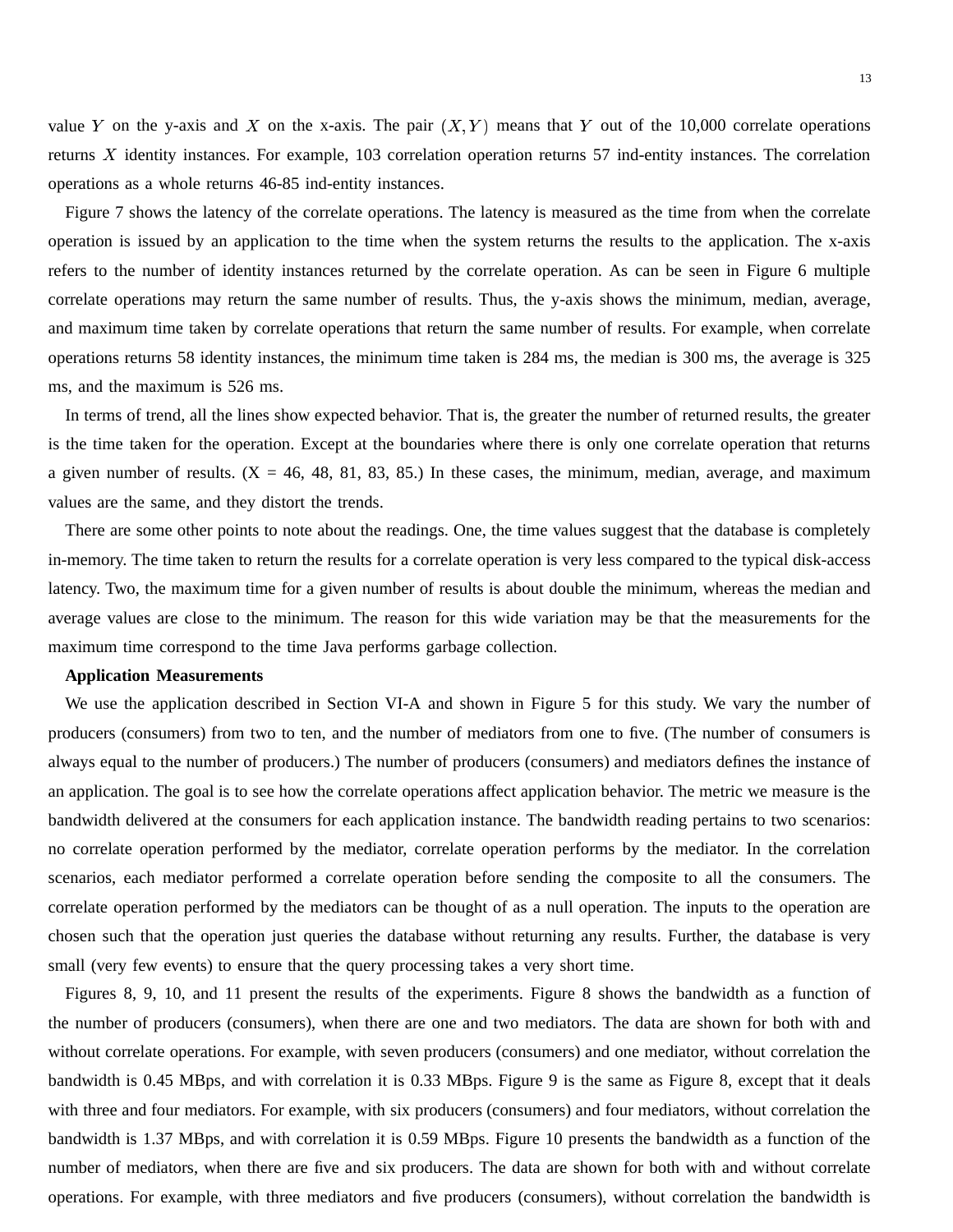0.78 MBps, and with correlation it is 0.40 MBps. Figure 11 is same as Figure 10, except that it deals with seven and eight producers. For example, with five mediators and eight producers (consumers), without correlation the bandwidth is 1.50 MBps, and with correlation it is 0.72 MBps.

The obvious conclusion that can be drawn from these graphs is that adding a correlate operation in an application pipeline adds overhead and decreases bandwidth delivered at the consumers. In Figure 8 and Figure 9, as the number of producers (consumers) increases, so does the bandwidth when mediators perform correlation. The reason for this behavior is that a mediator performs one correlate operation before sending a composite to all the consumers. In essence, the cost of the correlate operation is amortized over more communication operations. The decreasing cost of correlation with increasing number of producers point to the convergence of the lines for data with and without correlation. In Figure 10 and Figure 11, as the number of mediators increases, so does the bandwidth when the mediator performs correlation. Even though, an increase in mediator numbers means more correlation, at the same time it also means greater parallelism in communication with consumers. Potentially when some mediators are performing correlations, others are sending data to the consumer. Further, the lines for bandwidth with correlation track the behavior the of corresponding line without correlation though with lesser bandwidth values.



Fig. 8. Application bandwidth for 1 and 2 mediators Fig. 9. Application bandwidth for 3 and 4 mediators



Fig. 10. Application bandwidth for 5 and 6 producers Fig. 11. Application bandwidth for 7 and 8 producers

## VII. RELATED WORK

In this section we discuss work that can potentially be used to build similar applications.

## **Pervasive Computing Middleware**

The Context Toolkit ([29], [30]), is a system that provides a framework for building context aware applications. The framework provides the following support for context-aware applications: specification, handling, interpretation,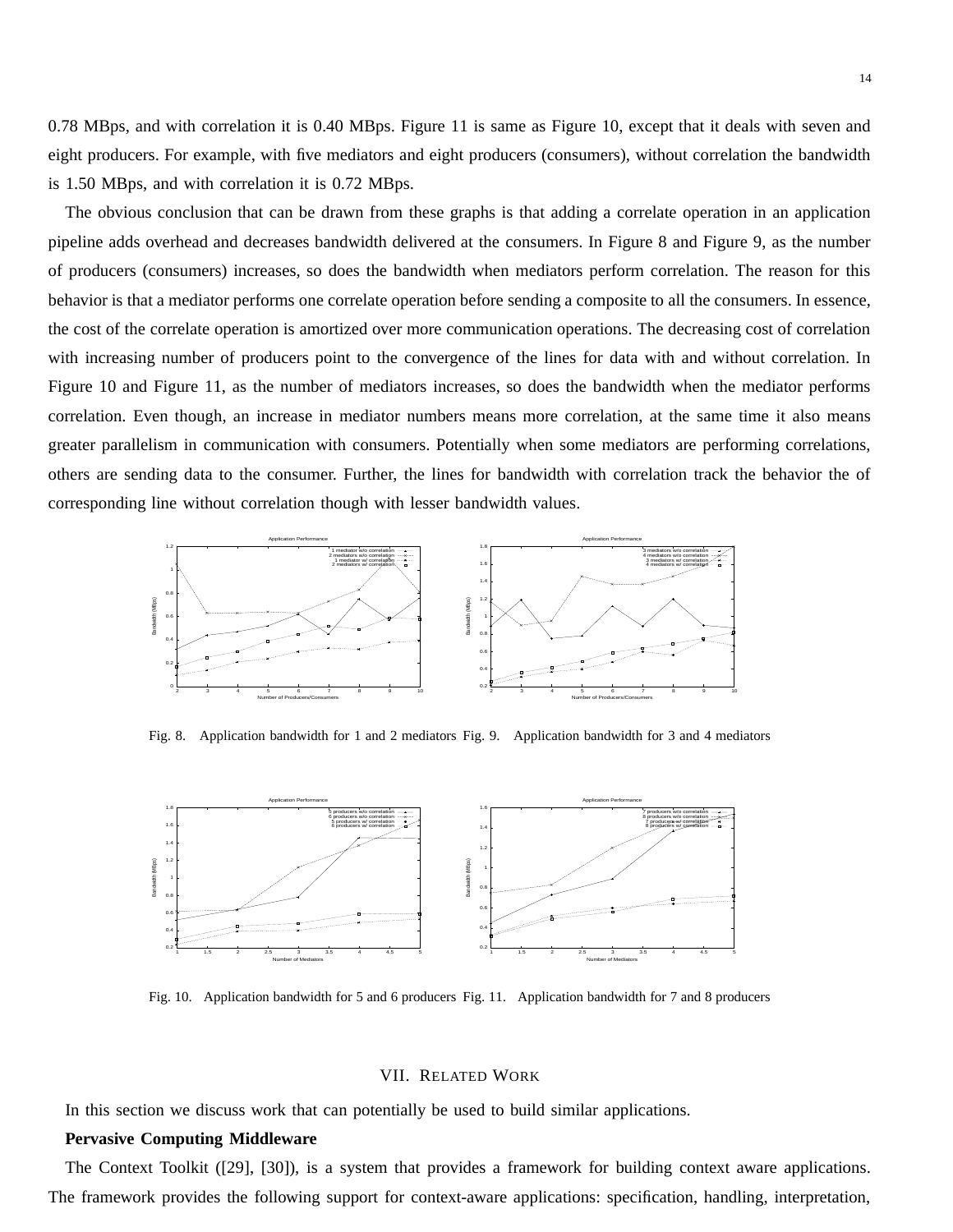communication, storage, availability, and discovery. Context Toolkit aids applications by providing the means to separate the acquisition of context from its use. It focuses in the acquisition part but it leaves the use undefined. Our system in contrast does not handle the issue of acquisition, but it provides support to reason about the primary types of context information: time, location, and identity.

The relationship of our system to context toolkit can be thought of as a protocol stack, with the context toolkit the lower layer, and our system the higher layer. As an analogue consider networking applications. The TCP protocol is enough for distributed application components to communicate. Still, we have messaging protocols such as MPI and HTTP based on TCP. These protocols ease the task of communication for various applications. MPI helps parallel scientific applications, and HTTP helps Internet applications. Similarly our system helps pervasive computing applications to reason about time, location and identity.

The Active Spaces project ([31], [32]) presents the notion of an active space, an active space meta-operating system called Gaia OS, and an application framework to build active space-aware applications. Their focus is essentially in helping application adapt to the different environments when a user moves. They reason about time, location, and identity in a limited manner, but do not provide a system for general-purpose reasoning.

The OneWorld project ([33], [34]) also provides support to help pervasive applications adapt to dynamic environment. It provides services so that applications can be informed about the change in context, allow ad-hoc composition of services, and share information. How the application handles contextual change, composition, and sharing facilities is left to the applications. Our reasoning middleware can help the application in handling the facilities.

Apart from the system services, another difference between these projects (Context Toolkit, Active Spaces, One World) and our project is the target applications. They focus on personal applications (limited area, less users), whereas we focus on large scale distributed application (surveillance, traffic management).

# **Data Mining**

Data mining ([35], [36], [37], [38]) is a process that allows users to discover patterns and relationships in data, using a variety of analyses, and to make predictions based on the discoveries. The basic steps of data mining for knowledge discovery are: define problem, build data mining database, explore data, prepare data for modeling, build model, evaluate model, and deploy model. Our work is similar to data mining in that both look to model data using some mathematical concepts. Our work differs from data mining in a couple of ways. First, we target pervasive computing applications, whereas data mining targets business transactions. Thus we try to find specific patterns among time, location and identities in an application, and data mining tries to find random patterns in data. Second, data mining is an offline process, while our system is an on-line system.

## **Programming Models**

Linda [39], [40], [41], TSpaces [42], [43], and JavaSpaces [44] provide the tuple space model of building distributed systems. In the tuple-space model producers store tuples of attributes and values in a space. Consumers retrieve tuples they are interested in by providing a template to the space to filter the tuples. The tuple-space model of programming provides an annonymous and asynchronous communication between entities. Such systems provide fairly generic programming capabilities for data sharing and synchronization. In theory they can be used to build any pervasive computing application. In practice they lack specific help for the characteristics found in pervasive computing applications. For example they do not support an ability to reason about events using time, location, and identity.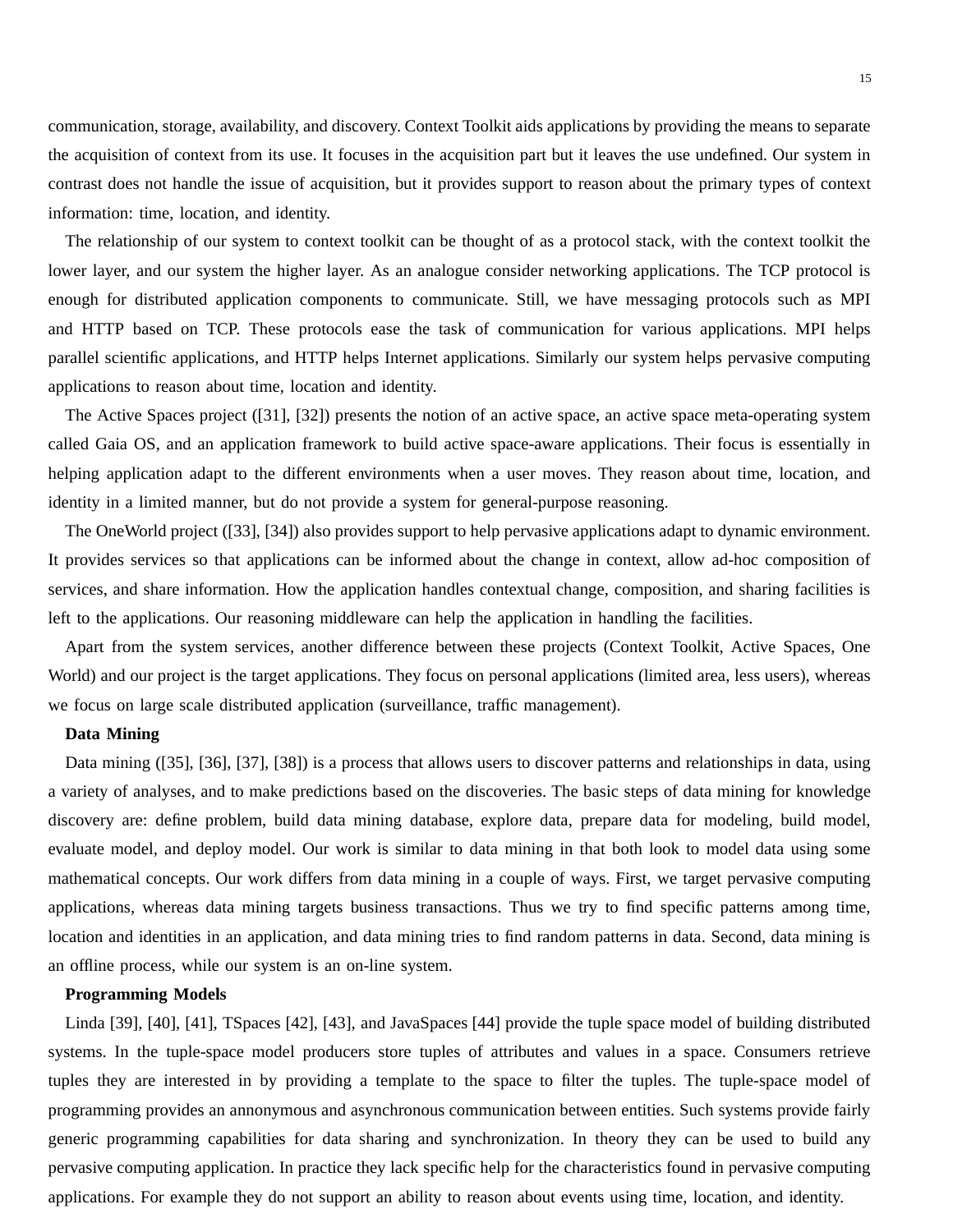#### VIII. CONCLUSION

In this paper we have presented an important middleware for pervasive computing applications. The middleware allows applications to reason about events using time, location, and identity information. We have evaluated the middleware by showing the ease of programming using the system, measuring the costs of the reasoning operations, and studying the performance of an application pipeline that uses our system.

There are may avenues for future work. One possible area is the correlation operations. Currently a correlate call returns all the results that match the input. We can try to return a subset of the complete results based on user criteria. We have to determine what criteria are important and how to specify them. For example, a criterion can be ten percent of the total events that are closest to the center of the cluster of matching events. Another possible area is application study. We can build an end-to-end application using our system, such as surveillance of an office building. Then study the behavior and performance of the application.

#### **REFERENCES**

- [1] J. Boyd, E. Hunter, P. Kelly, L. Tai, C. Phillips, and R. Jain, "Mpi-video: Infrastructure for dynamic environments," in *IEEE Conference on Multimedia Computing and Systems*, Austin, TX, June 1998.
- [2] L. Davis, S. Fejes, D. Harwood, Y. Yacoob, I. Haratoglu, and M. J. Black, "Visual surveillance of human activity," in *Asian Conference Computer Vision*, Hong Kong, China, January 1998, pp. 267–274.
- [3] C. Diehl, M. Saptharishi, J. H. II, and P. Khosla, "Collaborative surveillance using both fixed and mobile unattended ground sensors," in *SPIE's 44th Annual Meeting*, vol. 3713, July 1999, pp. 178–185.
- [4] Y. Ivanov, C. Stauffer, A. Bobick, and W. Grimson, "Video surveillance of interactions," in *Conference on Computer Vision and Pattern Recognition and Workshop on Visual Surveillance*, Ft. Collins, CO, June 1999.
- [5] R.Collins, A.Lipton, H.Fujiyoshi, and T.Kanade, "Algorithms for cooperative multi-sensor surveillance," *Proceedings of the IEEE*, vol. 89, no. 10, pp. 1456–1477, October 2001.
- [6] T. Ellis and J. Black, "A multi-view surveillance system," in *IEE Intelligent Distributed Surveillance Systems*, London, UK, February 2003.
- [7] D. Buckeridge, J. Graham, M. Connor, M. Choy, S. Tu, and M. Musen, "Knowledge-based bioterrorism surveillance," in *American Medical Informatics Symposium*, 2003, pp. 76–80.
- [8] N. Smith and L. Messina, Eds., *Homeland Security: The Reference Shelf*. The H. W. Wilson Company, 2004, vol. 76, no. 1.
- [9] J. Kayyem and R. Pangi, Eds., First to Arrive: State and Local Responses to Terrorism: BCSIA Studies in International Security. The MIT Press, 2003.
- [10] L. Priese, J. Klieber, R. Lakmann, V. Rehrmann, and R. Schian, "New results on traffic sign recognition," in *IEEE Intelligent Vehicles Symposium*, Paris, October 1994, pp. 249–254.
- [11] A. Savigni, F. Cunsolo, D. Micucci, and F. Tisato, "Escort: Towards integration in intersection control," in *Workshop on the International* Foundation for Production Research on Management of Industrial Logistic Systems and 8th Meeting of the Euro Working Group *Transportation - EWGT*, Rome, Italy, September 2000.
- [12] D. Koller, J. Weber, T. Huang, J. Malik, G. Ogasawara, B. Rao, and S. Russell, "Towards robust automatic traffic scene analysis in real-time," in *12th International Conference on Pattern Recognition*, Jerusalem, Israel, October 1994, pp. 126–131.
- [13] R. Naumann and R. Rasche, "Intersection collison avoidance by means of decentralized security and communications management of autonomous vehicles," in *30th International Symposium on Automotive Technology and Automation*, Florence, Italy, June 1997.
- [14] B. Abreu, L. Botelho, A. Cavallaro, D. Douxchamps, T. Ebrahimi, P. Figueiredo, B. Macq, B. Mory, L. Nunes, J. Orri, M. J. Trigueiros, and A. Violante, "Video-based mutli-agent traffic surveillance system," in *Intelligent Vehicles Conference and Dearborn and MI*, 2000.
- [15] M. Molina, J. Hernandez, and J. Cuena, "A structure of problem-solving methods for real-time decision support in traffic control," *International Journal of Human-Computer Studies*, vol. 49, no. 4, October 1998.
- [16] I. Getting, "The global positioning system," *IEEE Spectrum*, pp. 36–47, December 1993.